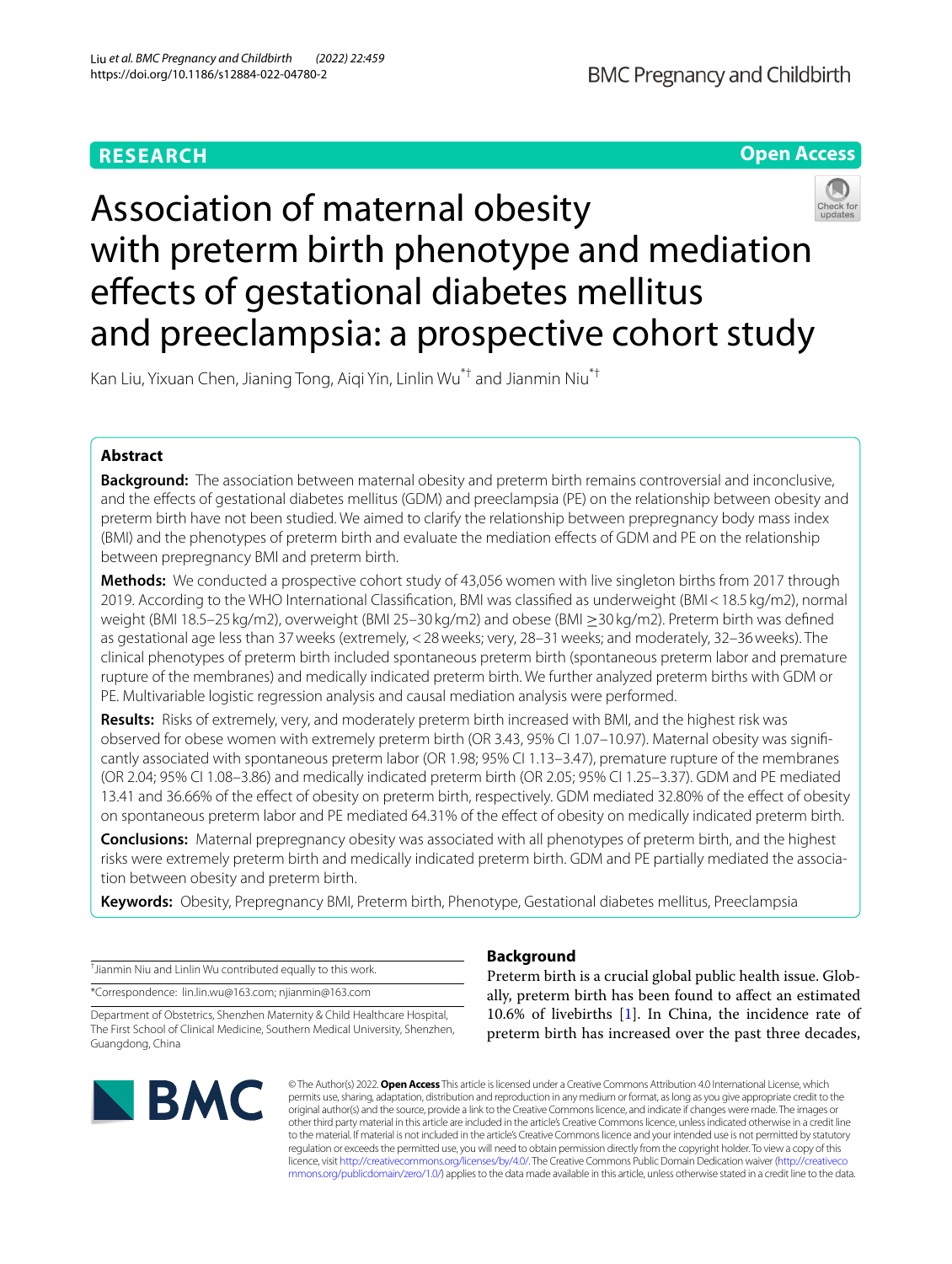and it was found to be approximately 7% [\[2](#page-7-1)]. Prematurity is the leading cause of morbidity and mortality in children younger than 5years [[3\]](#page-7-2) and ranks frst among the causes of perinatal mortality in China [[4](#page-7-3)]. In view of the perniciousness of preterm birth, the identifcation of risk factors for preterm birth is imperative, especially in developing countries.

Maternal obesity is a growing public health problem worldwide, and it is the most common medical condition in women of reproductive age. Obesity causes adverse consequences for both mothers and their children. Given the high prevalence and associated risks, maternal obesity has been identifed as the most important preventable risk factor for adverse pregnancy outcomes in many countries.

Prepregnancy obesity has been found to be associated with preterm birth; however, the relationship remains controversial and inconclusive in the literature. Some previous studies have found a positive correlation between obesity and preterm birth [[5,](#page-7-4) [6](#page-7-5)], while others have not [[7\]](#page-7-6). In addition, the relationship differs in different subgroups classifed by gestational age and clinical phenotypes. Maternal obesity was associated with a lower risk of spontaneous preterm birth [[8\]](#page-7-7), whereas prepregnancy body mass index (BMI) was not associated with the risk of spontaneous preterm labor before 32weeks of gestation [[9\]](#page-7-8). In general, maternal obesity increases the risk of gestational diabetes and hypertensive disorders of pregnancy, which may lead to medically indicated preterm birth. Khatibi et al. reported that among women in all obesity categories, there was no association with medically indicated preterm birth [[10\]](#page-7-9). Additionally, previous studies have relied on retrospectively collected data and/ or self-reported BMI thus are prone to misclassifcation or recall bias.

Given the above controversial, inconclusive results and limitation, we performed a prospective cohort study to explore the relationships between prepregnancy BMI and the phenotypes of preterm birth. Maternal obesity has been found to be related to gestational diabetes mellitus (GDM) and preeclampsia (PE), and these two diseases are important maternal factors for preterm birth [\[9](#page-7-8)]; however, the efects of GDM and PE on the relationship between obesity and preterm birth have not been studied. For the frst time, we studied the mediation efects of GDM and PE on the relationship between BMI and preterm birth.

#### **Methods**

#### **Study population**

Birth Cohort in Shenzhen (BiCoS), conducted by Shenzhen Maternity & Child Healthcare Hospital, is a prospective observational birth cohort study. We recruited participants with a singleton pregnancy at gestational age of  $6-8^{+6}$  weeks who consented to participate in

the cohort from 2017 to 2019. Postmature birth was excluded. All participants signed written, informed consent and agreed to be contacted for future studies. Our obstetric professional research assistants collected a comprehensive set of data on pregnancy including maternal characteristics, maternal risk factors and pregnancy complications at every antenatal clinic visit. After giving birth, delivery information and neonatal outcomes were abstracted from medical records. Quality control on this dataset included procedures for monthly quality checks and an annual secondary review of 10–15% of the records.

A total of 43,056 pregnancies were available for inclusion in this study. We excluded 860 (2%) pregnancies from the dataset for the following reasons: missing maternal prepregnancy BMI, prepregnancy hypertension or diabetes, cervical incompetence, still birth and neonatal abnormalities.

### **Study variables**

The primary explanatory variable was maternal prepregnancy BMI (weight in kilograms/height in meters2). We used the World Health Organization International Classification of BMI  $[11]$  $[11]$ . The categories were underweight  $(BMI < 18.5 \text{ kg/m2})$ , normal weight  $(BMI 18.5 < 25 \text{ kg})$ m2), overweight (BMI 25-<30kg/m2) and obese  $(BMI \geq 30 \text{ kg/m2})$ . The normal prepregnancy BMI group was the reference group. Height (to the nearest 0.1cm) and weight (to the nearest 0.1kg) were measured twice with the subjects at the first perinatal visit  $(6-8)^{+6}$  gestational weeks) in light clothing and without shoes, and were obtained using a stadiometer and scale with calibrated electronic scale. Prepregnancy BMI was calculated using the above values. Information about GDM or PE was classifed by the woman's physician at the time of hospital discharge. We also included the following risk factors in the analysis: maternal age, education level, nullipara, parity and assisted reproductive technology.

#### **Defnition of outcome**

Preterm birth was defned as delivery occurring before 37weeks of gestation. Gestational age was based on the last menstrual period if the last menstrual period and the earliest ultrasound estimate were within 10days of each other. If not, the earliest ultrasound evaluation was used to defne gestational age. We subdivided the outcome into three groups by gestational age: extremely (<28weeks gestation), very (28–31weeks gestation), and moderately  $(32-36$  weeks gestation) premature [[12\]](#page-7-11). The clinical phenotypes of preterm birth included spontaneous preterm labor, premature rupture of the membranes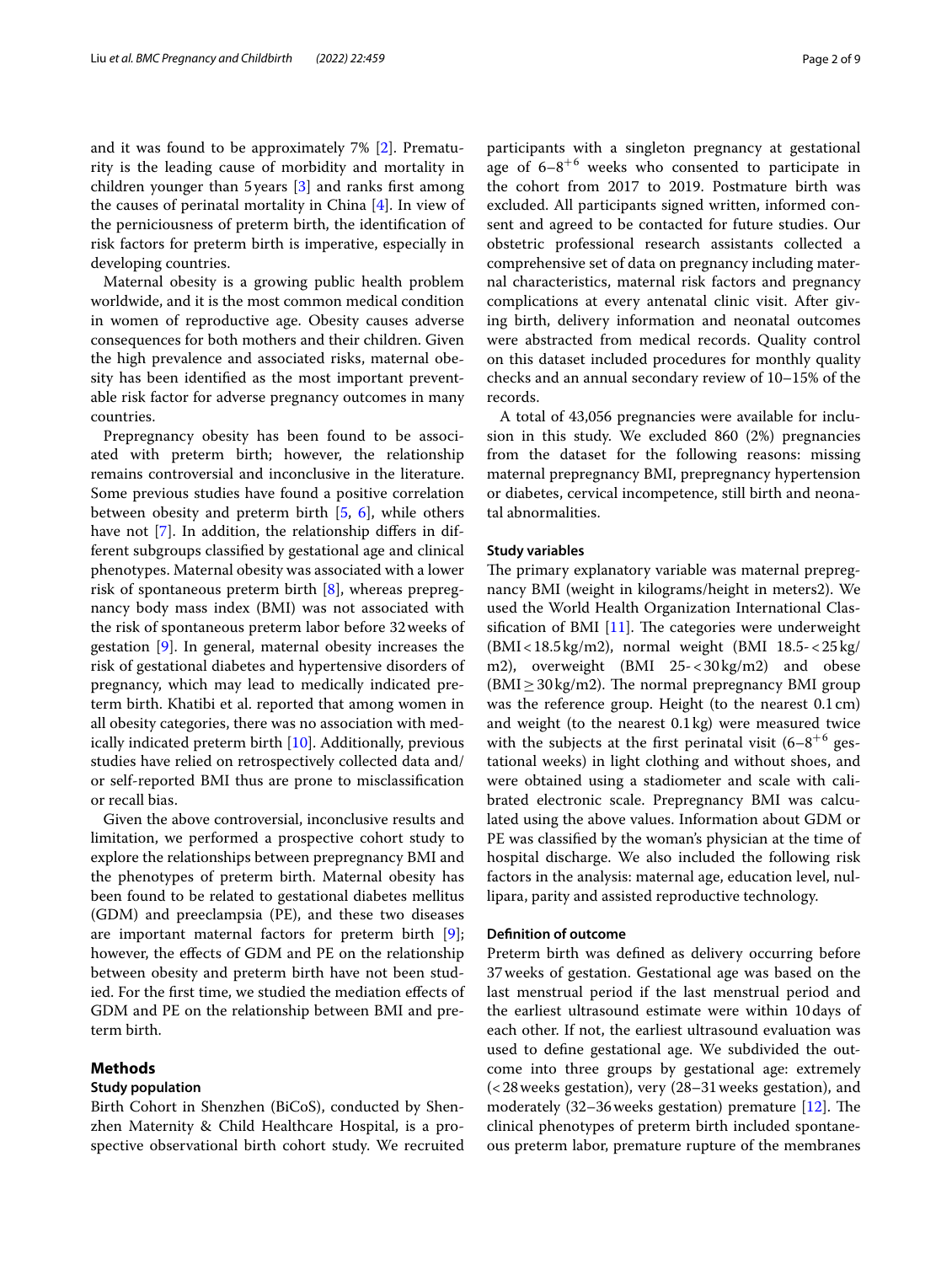and medically indicated preterm birth [\[13\]](#page-7-12). Furthermore, we categorized preterm births into PE and GDM groups. The diagnosis of PE was based on the Chinese Medical Association of Obstetricians and Gynecologists (2015) guidelines on hypertension during pregnancy (with reference to foreign guidelines [[14](#page-7-13)]), while GDM was based on Chinese Medical Association of Obstetricians and Gynecologists (2015) guidelines on gestational diabetes (with reference to HAPO study [\[15\]](#page-7-14) and foreign guidelines [\[16\]](#page-7-15)).

#### **Statistical analysis**

Continuous variables are reported as the mean $\pm$ standard deviation (SD) and were compared using Student's independent t-test or Mann-Whitney U test depending on the normality assumption. Categorical variables are presented as numbers and percentages and were compared using the chi-square test or Fisher's exact test (if an expected value  $\leq$ 5 was found). A multivariate logistic regression model was used to calculate odds ratios (ORs) with 95% confdence intervals (CIs) of BMI for preterm birth after adjusting for maternal age, educational level, and assisted reproductive technology. Relative risk (RR) was used to investigate the preterm birth risk in participants with or without GDM/PE. The above analyses were performed using IBM SPSS Version 25 (SPSS Statistics V25, IBM Corporation, Somers, New York). Furthermore, causal mediation analysis was used to estimate the OR for the natural direct efect (NDE) and the natural indirect efect (NIE) of preterm birth mediated through GDM or PE. We also estimated the proportion of the efect mediated to refect the extent of mediation, where 100% indicates that all of the total efect is mediated and 0% indicates that there is no mediation. These analyses were performed by using R statistical software version 3.5.2 with the package 'mediation'. The statistical significance level for all the tests was set at a two-tailed *P*-value  $< 0.05.$ 

# **Results**

## **Characteristics of the study population**

Information from 43,056 singleton births was collected for the cohort study between 2017 and 2019. We excluded 860 (2%) births for the following reasons: missing prepregnancy BMI data (397), preexisting diabetes or hypertension (281), cervical incompetence (94), stillbirths and neonatal abnormalities (88). The final study population included 42,196 deliveries of live singleton infants, including 2768 (6.56%) preterm births. The average age of all participants was  $31.26 \pm 4.46$  years, the prepregnancy BMI was  $21.08 \pm 2.84$ , and the parity was  $0.60 \pm 0.62$ . Most participants had a bachelor's degree (65.49%), and only 1381 (3.27%) became pregnant

through assisted reproductive technology. The participants who experienced preterm birth had a signifcantly higher maternal age and assisted reproductive technology rate and lower educational level  $(P < 0.001)$ . Compared with women with full-term births, those with preterm births had a signifcantly higher rate of GDM or PE (21.46% vs. 15.70 and 10.44% vs. 1.00% for GDM and PE, respectively,  $P < 0.001$ ) (Table [1\)](#page-3-0).

# **BMI and risks of preterm birth by gestational age**

The association between prepregnancy BMI and preterm birth according to diferent gestational ages was investigated, and the fndings are presented in Table [2](#page-4-0). Compared with prepregnancy normal weight, maternal overweight (adjusted OR 1.42; 95% CI [1.23–1.63]) and obesity (2.01 [1.44–2.82]) were signifcantly associated with increased risks of overall preterm birth. When preterm birth was subdivided into three subgroups by maternal age, maternal overweight was signifcantly associated with an increased risk of only moderately preterm birth (1.46 [1.26–1.69]). In the obesity category, the risk of preterm birth increased with decreasing gestational age (1.87 [1.29–2.73], 2.52 [1.11–5.74]) and (3.43 [1.07 to 10.97]) for moderately, very and extremely preterm births, respectively). Maternal underweight was associated with slightly increased risks of overall preterm birth (1.06 [0.94 to 1.19]) and moderately preterm birth (1.09 [0.96 to 1.24]).

### **BMI and risks of preterm birth by clinical phenotype**

As indicated in Table [3,](#page-4-1) maternal obesity was a signifcant predictor of all clinical phenotypes of preterm birth. Compared with normal weight, the adjusted ORs for preterm birth among obese women were as follows: spontaneous preterm labor (1.98 [1.13–3.47]), premature rupture of the membranes (2.04 [1.08–3.86]) and medically indicated preterm birth (2.05 [1.25–3.37]). Maternal overweight was signifcantly associated with premature rupture of the membranes (1.62 [1.26–2.09]) and medically indicated preterm birth (1.46 [1.19–1.80]). Maternal underweight was associated with slightly increased risks of spontaneous preterm labor (1.19 [0.99 to 1.43]) and premature rupture of the membranes (1.17 [0.94 to 1.47]) but was associated with a slightly decreased risk of medically indicated preterm birth (0.87 [0.72 to 1.07]). Finally, we estimated the risks of preterm birth after excluding pregnant women with GDM or PE (Table S1). Com-pared with the results demonstrated in Tables [2](#page-4-0) and [3](#page-4-1), we found the following results: 1) When women with GDM were excluded, the obesity-related risks of overall preterm birth remained unchanged (2.01 [1.44 to 2.82] vs 2.13 [1.39 to 3.28]), while the adjusted ORs of obesity for spontaneous preterm labor (1.86 [0.87–3.97]) and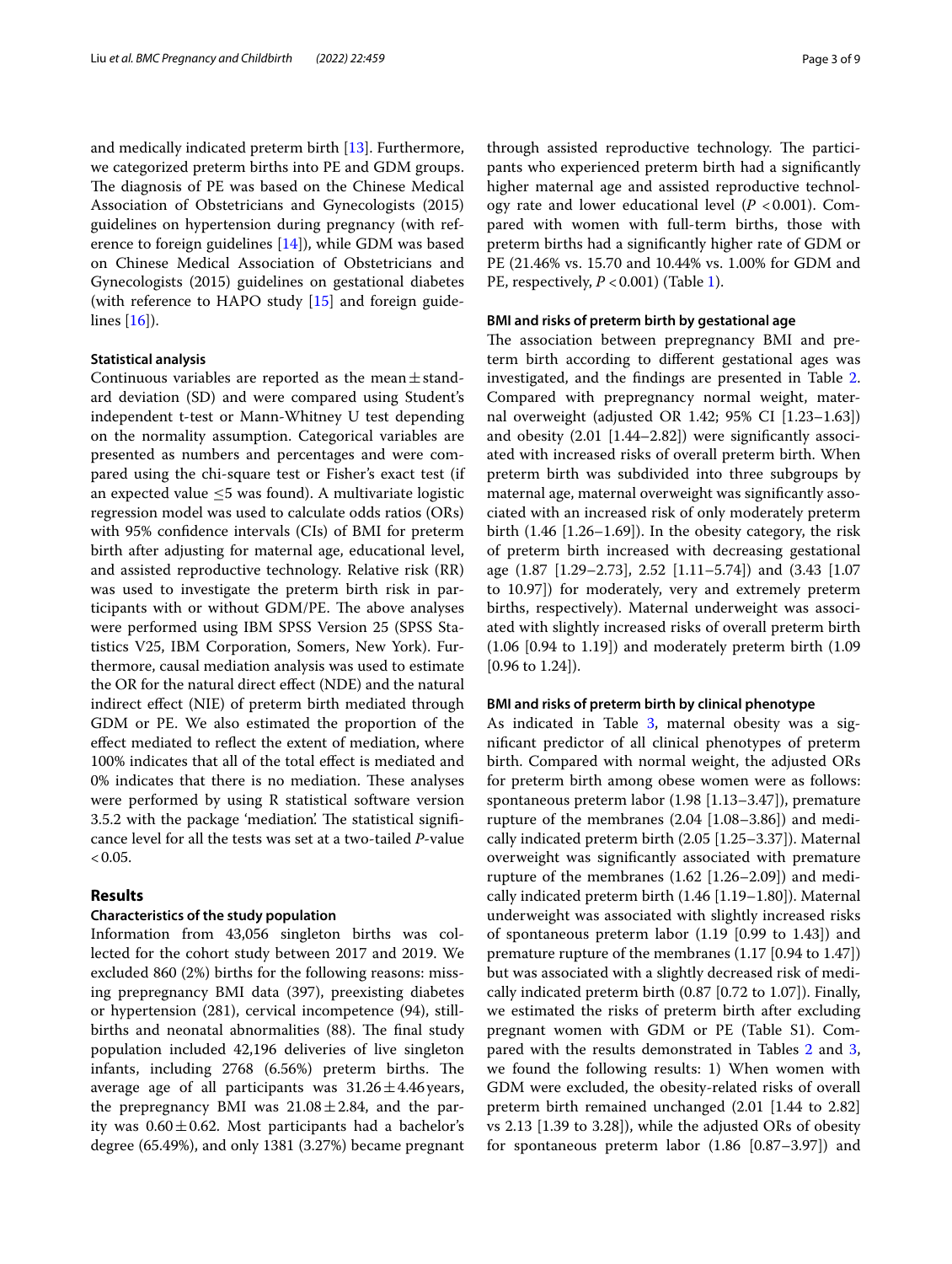| <b>Parameters</b>                                     | <b>Full-term birth</b><br>$(n=39, 428)$ | Preterm birth ( $n = 2768$ ) | All $(n=42, 196)$ | P       |
|-------------------------------------------------------|-----------------------------------------|------------------------------|-------------------|---------|
| Maternal age (years), mean $\pm$ SD                   | $31.22 \pm 4.43$                        | $31.80 \pm 4.86$             | $31.26 \pm 4.46$  | < 0.001 |
| Maternal age group                                    |                                         |                              |                   | < 0.001 |
| $<$ 35 years, n $(\%)$                                | 30,029 (76.16%)                         | 1942 (70.16%)                | 31,971 (75.77%)   |         |
| $\geq$ 35 years, n (%)                                | 9399 (23.84%)                           | 826 (29.84%)                 | 10,225 (24.23%)   |         |
| Pre-pregnancy BMI (kg/m <sup>2</sup> ), mean $\pm$ SD | $21.06 \pm 2.82$                        | $21.47 \pm 3.13$             | $21.08 \pm 2.84$  | < 0.001 |
| Pre-pregnancy BMI group <sup>a</sup>                  |                                         |                              |                   | < 0.001 |
| Underweight, n (%)                                    | 6479 (16.43%)                           | 431 (15.57%)                 | 6910 (16.38%)     |         |
| Normal weight, n (%)                                  | 29,606 (75.09%)                         | 1993 (72.00%)                | 31,599 (74.89%)   |         |
| Overweight, n (%)                                     | 2996 (7.60%)                            | 299 (10.80%)                 | 3295 (7.81%)      |         |
| Obesity, n (%)                                        | 347 (0.88%)                             | 45 (1.63%)                   | 392 (0.93%)       |         |
| <b>Educational levels</b>                             |                                         |                              |                   | < 0.001 |
| High school, n (%)                                    | 8317 (24.36%)                           | 689 (29.57%)                 | 9006 (24.69%)     |         |
| Bachelor, n (%)                                       | 22,425 (65.69%)                         | 1458 (62.58%)                | 23,883 (65.49%)   |         |
| Master, n (%)                                         | 3398 (9.95%)                            | 183 (7.85%)                  | 3581 (9.82%)      |         |
| Nulliparous                                           |                                         |                              |                   | 0.068   |
| No, n (%)                                             | 2137 (5.45%)                            | 173 (6.28%)                  | 2310 (5.51%)      |         |
| Yes, n (%)                                            | 37,040 (94.55%)                         | 2581 (93.72%)                | 39,621 (94.49%)   |         |
| Parity, mean $\pm$ SD                                 | $0.60 \pm 0.61$                         | $0.62 \pm 0.63$              | $0.60 \pm 0.62$   | 0.284   |
| Parity group                                          |                                         |                              |                   | 0.344   |
| $0, n$ (%)                                            | 17,851 (46.16%)                         | 1244 (45.47%)                | 19,095 (46.11%)   |         |
| $1, n$ (%)                                            | 18,688 (48.32%)                         | 1319 (48.21%)                | 20,007 (48.31%)   |         |
| $2-3$ , n $(\%)$                                      | 2110 (5.46%)                            | 170 (6.21%)                  | 2280 (5.51%)      |         |
| $\geq$ 4, n (%)                                       | 27 (0.07%)                              | $3(0.11\%)$                  | 30 (0.07%)        |         |
| ART                                                   |                                         |                              |                   | < 0.001 |
| No, n (%)                                             | 38,203 (96.89%)                         | 2612 (94.36%)                | 40,815 (96.73%)   |         |

# <span id="page-3-0"></span>**Table 1** Characteristics of 42,196 Singleton Deliveries in Shenzhen 2017–2019

*Abbreviations*: *BMI* Body mass index, *ART* Assisted reproduction technology, *GDM* Gestational diabetes mellitus, *PE* Preeclampsia Signifcant *p*-values are emphasized in bold font

Yes, n (%) 1225 (3.11%) 156 (5.64%) 1381 (3.27%)

No, n (%) 33,236 (84.30%) 2174 (78.54%) 35,410 (83.92%) Yes, n (%) 6192 (15.70%) 594 (21.46%) 6786 (16.08%)

No, n (%) 39,034 (99.00%) 2479 (89.56%) 41,513 (98.38%) Yes, n (%) 394 (1.00%) 289 (10.44%) 683 (1.62%)

GDM **<0.001**

PE **<0.001**

<sup>a</sup> underweight (BMI < 18.5 kg/m2), normal weight (BMI 18.5−25 kg/m2), overweight (BMI 25-30 kg/m2), (BMI ≥30 kg/m2)

premature rupture of the membranes (2.20 [0.97–5.00]) were not statistically signifcant. 2) When women with PE were excluded, the obesity-related risks of overall preterm birth were slightly decreased (2.01 [1.44 to 2.82] vs 1.72 [1.17 to 2.53]), and the obesity-related risks of medically indicated preterm birth were signifcantly reduced  $(2.05 [1.25-3.37] \text{ vs } 1.33 [0.65-2.69]).$ 

# **Mediation efect of GDM/PE on the relationship between BMI and preterm birth**

As indicated in Table [S2](#page-7-16), compared with women without GDM or PE, the RRs of preterm birth were signifcantly higher among women with GDM  $(1.43 \mid 1.31 \text{ to } 1.56)$  or PE (7.09 [6.44 to 7.80]), while the results were unchanged in diferent BMI categories. Obese women had the highest rate of GDM among women who experienced preterm labor (40% vs 34.11% vs 20.87% vs 13.46% for obesity, overweight, normal weight and underweight, respectively,  $P < 0.001$ ). The same results were observed among women with PE (28.89% vs 17.73% vs 10.29% vs 4.18% for obesity, overweight, normal weight and underweight, respectively,  $P < 0.001$ ) (Table S[3\)](#page-7-17).

The direct association between BMI and GDM/PE, GDM/PE and preterm birth were also confrmed using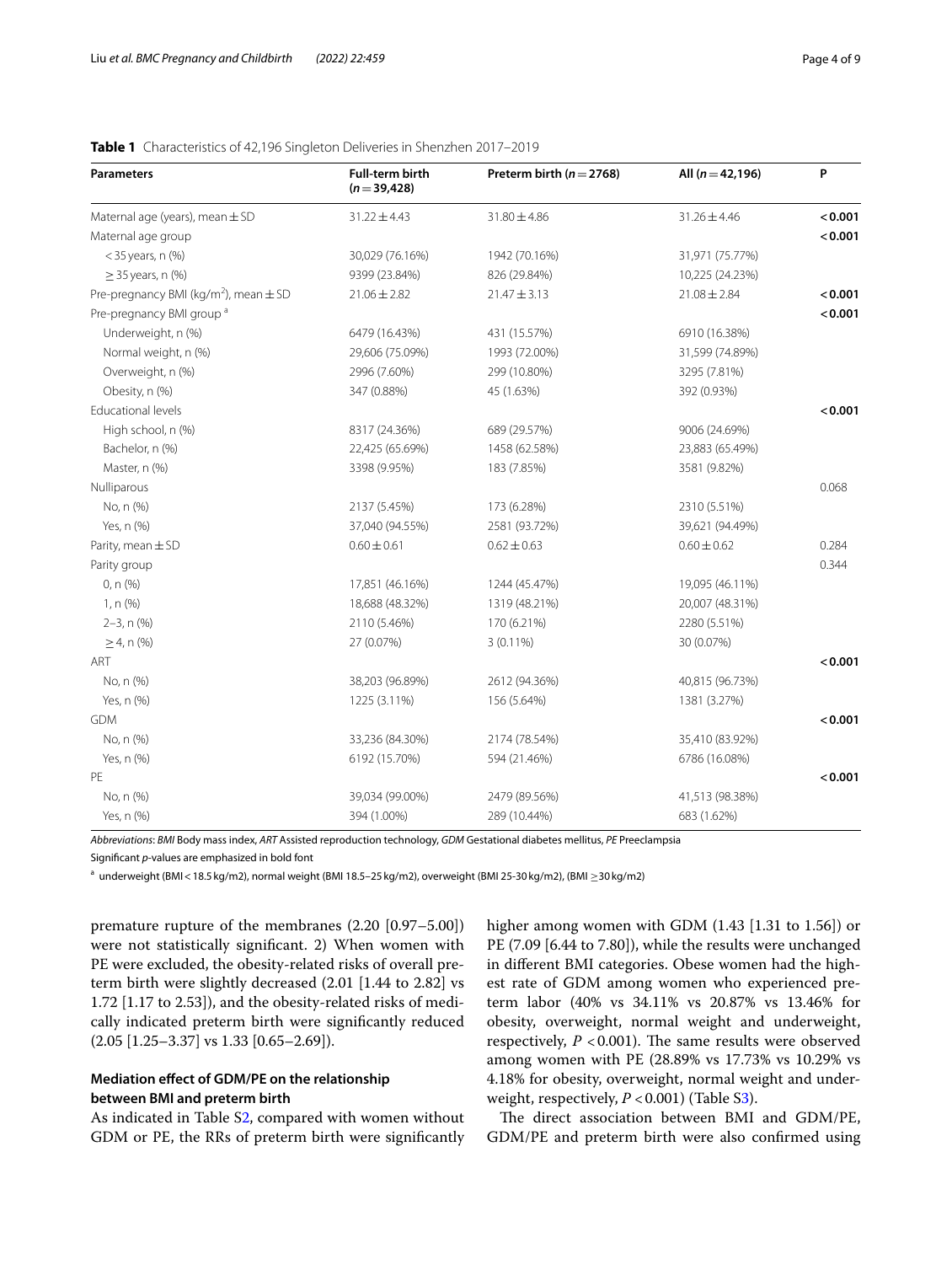# <span id="page-4-0"></span>**Table 2** Maternal pre-pregnancy BMI and risks of preterm birth by gestational age

| <b>Parameters</b>         | Event/N $(% )$     | <b>Preterm birth</b>            |         | Event/N $(%)$      | Extremely preterm birth <sup>a</sup>  |         |
|---------------------------|--------------------|---------------------------------|---------|--------------------|---------------------------------------|---------|
|                           |                    | OR (95% CI)                     | P       |                    | OR (95% CI)                           | P       |
| Pre-pregnancy BMI group   |                    |                                 | < 0.001 |                    |                                       | 0.072   |
| Normal weight (18.5-24.9) | 1993/31599 (6.31%) | ref.                            | -       | 80/29686 (0.27%)   | ref.                                  |         |
| Underweight (< 18.5)      | 431/6910 (6.24%)   | $1.06$ (0.94 to 1.19)           | 0.339   | 13/6492 (0.20%)    | 0.70 (0.37 to 1.33)                   | 0.281   |
| Overweight (25.0-29.9)    | 299/3295 (9.07%)   | 1.42 (1.23 to 1.63)             | < 0.001 | 11/3007 (0.37%)    | 1.42 (0.75 to 2.69)                   | 0.28    |
| Obesity $(\geq 30.0)$     | 45/392 (11.48%)    | 2.01 (1.44 to 2.82)             | < 0.001 | 3/350 (0.86%)      | 3.43 (1.07 to 10.97)                  | 0.038   |
|                           | Event/N $(%)$      | Very preterm birth <sup>a</sup> |         | Event/N $(%)$      | Moderately preterm birth <sup>a</sup> |         |
|                           |                    | OR (95% CI)                     | P       |                    | OR (95% CI)                           | P       |
| Pre-pregnancy BMI group   |                    |                                 | 0.156   |                    |                                       | < 0.001 |
| Normal weight (18.5-24.9) | 242/29848 (0.81%)  | ref.                            | -       | 1671/31277 (5.34%) | ref.                                  |         |
| Underweight $(< 18.5)$    | 47/6526 (0.72%)    | 0.96 (0.67 to 1.36)             | 0.8     | 371/6850 (5.42%)   | 1.09 (0.96 to 1.24)                   | 0.171   |
| Overweight (25.0-29.9)    | 27/3023 (0.89%)    | 1.12 (0.73 to 1.72)             | 0.594   | 261/3257 (8.01%)   | 1.46 (1.26 to 1.69)                   | < 0.001 |
| Obesity ( $\geq$ 30.0)    | 6/353 (1.70%)      | 2.52 (1.11 to 5.74)             | 0.027   | 36/383 (9.40%)     | 1.87 (1.29 to 2.73)                   | 0.001   |

*Abbreviations*: *BMI* Body mass index, *OR* Odds ratio, *CI* Confdence interval

Signifcant associations and *p*-values are emphasized in bold font

ORs were adjusted for maternal age, educational level, and assisted reproduction technology

a Extremely preterm birth (<28weeks' gestation), Very preterm birth (28–31weeks' gestation), Moderately preterm birth (32–36weeks' gestation)

## <span id="page-4-1"></span>**Table 3** Maternal pre-pregnancy BMI and risks of clinical phenotypes of preterm birth

| <b>Parameters</b>         | Event/N $(%)$     | Spontaneous preterm labor         |                   | Event/N $(%)$     | Premature rupture of the<br>membranes |         |
|---------------------------|-------------------|-----------------------------------|-------------------|-------------------|---------------------------------------|---------|
|                           |                   | OR (95% CI)                       | P                 |                   | OR (95% CI)                           | P       |
| Pre-pregnancy BMI group   |                   |                                   | 0.021             |                   |                                       | < 0.001 |
| Normal weight (18.5-24.9) | 694/30300 (2.29%) | ref.                              | $\equiv$          | 496/30102 (1.65%) | ref.                                  |         |
| Underweight $(< 18.5)$    | 173/6652 (2.60%)  | 1.19 (0.99 to 1.43)               | 0.072             | 110/6589 (1.67%)  | 1.17 (0.94 to 1.47)                   | 0.159   |
| Overweight (25.0-29.9)    | 82/3078 (2.66%)   | 1.21 (0.94 to 1.55)               | 0.138             | 82/3078 (2.66%)   | 1.62 (1.26 to 2.09)                   | < 0.001 |
| Obesity $(\geq 30.0)$     | 14/361 (3.88%)    | 1.98 (1.13 to 3.47)               | 0.017             | 12/359 (3.34%)    | 2.04 (1.08 to 3.86)                   | 0.029   |
|                           | Event/N $(%)$     | Medically indicated preterm birth |                   |                   |                                       |         |
|                           |                   | OR (95% CI)                       | P                 |                   |                                       |         |
| Pre-pregnancy BMI group   |                   |                                   | < 0.001           |                   |                                       |         |
| Normal weight (18.5-24.9) | 803/30409 (2.64%) | ref.                              | $\qquad \qquad -$ |                   |                                       |         |
| Underweight $(< 18.5)$    | 148/6627 (2.23%)  | 0.87 (0.72 to 1.07)               | 0.182             |                   |                                       |         |
| Overweight (25.0-29.9)    | 135/3131 (4.31%)  | 1.46 (1.19 to 1.80)               | < 0.001           |                   |                                       |         |
| Obesity $(\geq 30.0)$     | 19/366 (5.19%)    | 2.05 (1.25 to 3.37)               | 0.005             |                   |                                       |         |

*Abbreviations*: *BMI* Body mass index, *OR* Odds ratio, *CI* Confdence interval

Signifcant associations and p-values are emphasized in bold font

ORs were adjusted for maternal age, educational level, and assisted reproduction technology

logistic regression. It was found that maternal obesity was signifcantly associated with the incidence of GDM (OR:1.15, 95% CI: 1.14 to 1.16; *P* < 0.001) and PE (OR:1.17, 95% CI: 1.15 to 1.20; *P* <0.001); preterm birth was positively associated with GDM (OR:1.47, 95% CI: 1.33 to 1.61; *P* <0.001) and PE (OR:11.55, 95% CI: 9.87 to 13.52;  $P < 0.001$ ).

Given the above results, causal mediation analysis was conducted to investigate the mediation efect of GDM or PE on the relationship between BMI  $(6-8)^{+6}$  gestational weeks) and preterm birth. As indicated in Table [4](#page-5-0), GDM mediated the association between prepregnancy BMI and preterm birth by 13.41% after controlling for confounders. Similarly, PE mediated the association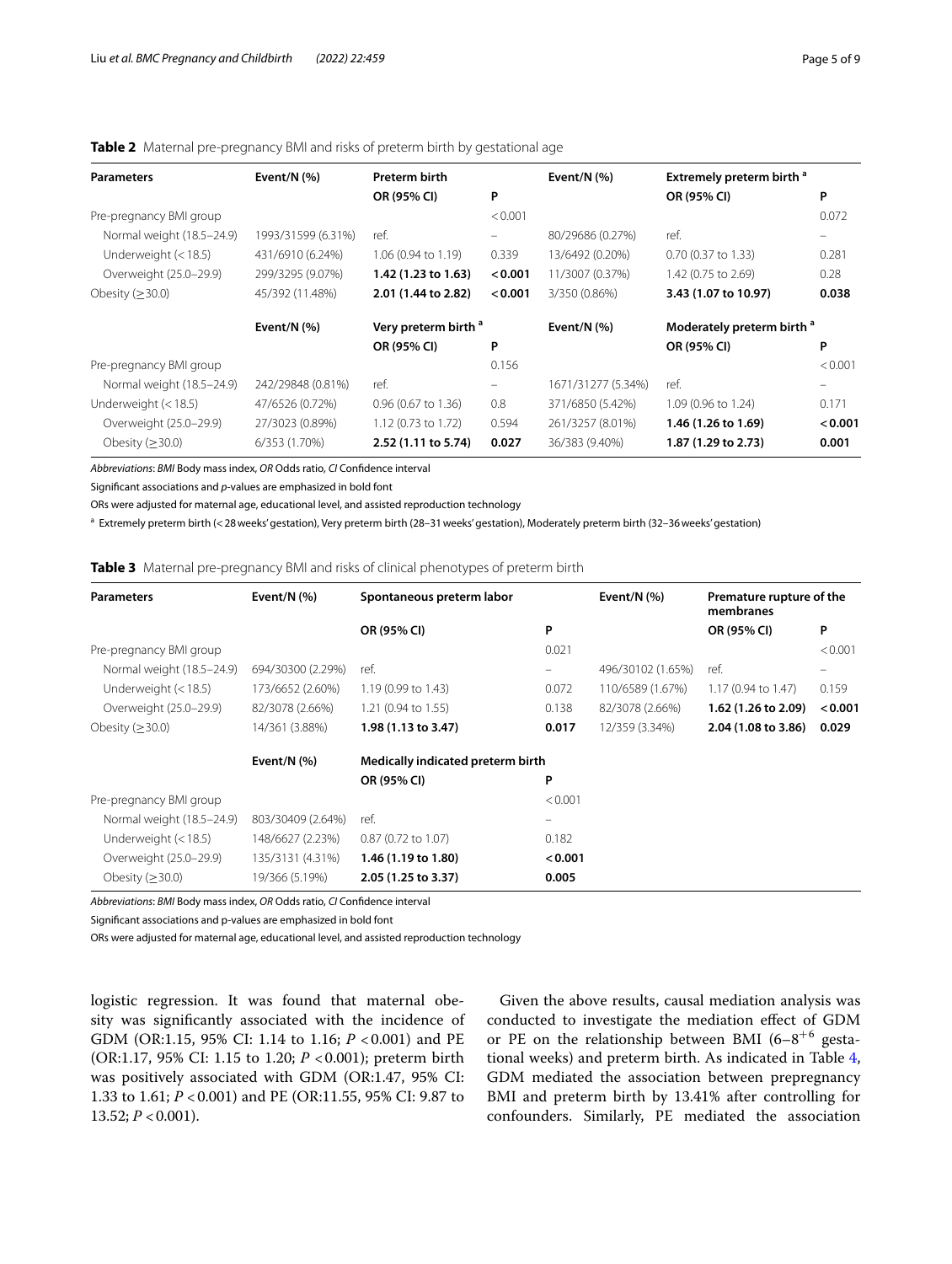<span id="page-5-0"></span>

| <b>Preterm birth</b>               | <b>Mediator</b> | Adjusted OR(95%CI)             |                                |                            |          |  |
|------------------------------------|-----------------|--------------------------------|--------------------------------|----------------------------|----------|--|
|                                    |                 | Natural direct effect<br>(NDE) | Natural indirect effect (NIE)  | Total effect (TE)          | mediated |  |
| All preterm births                 | <b>GDM</b>      | 1.002 (1.001 to 1.003)***      | 1.0003 (1.0002 to 1.0005)***   | 1.002 (1.001 to 1.003)***  | 13.41%   |  |
| Spontaneous preterm labor          | <b>GDM</b>      | 1,0001 (0,9996 to 1,001)       | 1.0001 (1.00004 to 1.0002)***  | 1.0002 (0.9997 to 1.001)   | 32.80%   |  |
| Premature rupture of the membranes | <b>GDM</b>      | 1.001 (1.0002 to 1.001)**      | 1.0001 (1.0000 to 1.0002)**    | 1.001 (1.0003 to 1.001)**  | 12.80%   |  |
| Medically indicated preterm birth  | <b>GDM</b>      | 1.001 (1.001 to 1.002)***      | 1.0001 (1.00003 to 1.0002)**   | 1.001 (1.001 to 1.002)***  | 7.50%    |  |
| All preterm births                 | PF              | 1.001 (1.0005 to 1.002)***     | 1.001 (1.0001 to 1.001)*       | 1.002 (1.001 to 1.003)***  | 36.66%   |  |
| Spontaneous preterm labor          | PF              | 1,0003 (0,9997 to 1,001)       | 0.99997 (0.9999 to 1.000003)   | 1.0003 (0.9997 to 1.001) 0 |          |  |
| Premature rupture of the membranes | PF              | 1.001 (1.0003 to 1.001)**      | 1.00004 (1.0000001 to 1.0001)* | 1.001 (1.0003 to 1.001)**  | 4.51%    |  |
| Medically indicated preterm birth  | PF              | 1.0004 (0.9999 to 1.001)       | 1.001 (1.0002 to 1.001)*       | 1.001 (1.0004 to 1.002)*** | 64.30%   |  |

*Abbreviations*: *BMI* Body mass index, *GDM* Gestational diabetes mellitus, *PE* Preeclampsia, *OR* Odds ratio, *CI* Confdence interval

Continuous variable BMI was analyzed as independent variable in these causal mediation analyses

ORs were adjusted for maternal age, educational level, and assisted reproduction technology

Basically, the OR estimations were rounded to 3rd decimal. If the rounded result was 1.000, then the result would be revised and rounded to the non-zero decimal digit

\*, *P*<0.05; \*\*, *P*<0.01; \*\*\*, *P*<0.001

between prepregnancy BMI and preterm birth by 36.66%. Then, we conducted mediation analysis for the clinical phenotypes. The results indicate that GDM had a signifcant mediating efect on the association between BMI and spontaneous preterm labor (proportion mediated  $=$  32.80%) and premature rupture of the membranes (proportion mediated=12.80%). Finally, GDM and PE mediated 7.5 and 64.31% of the effect of obesity on medically indicated preterm birth, respectively, and PE mediated 4.51% of the efect of obesity on premature rupture of the membranes.

## **Discussion**

In previous studies, the association between prepregnancy obesity and clinical phenotypes of preterm birth was inconsistent and inconclusive. The reason underlying the modifcation of the efect of obesity on preterm birth by clinical phenotype is unknown. In this cohort study, we found that maternal prepregnancy overweight and obesity were associated with an increased risk of overall preterm birth. Obesity was associated with increased risks of preterm births at all gestational ages, while the highest risk was observed for extremely preterm births. On the other hand, women with a prepregnancy BMI in the obese category were at a signifcantly elevated risk for preterm birth related to spontaneous preterm labor, premature rupture of the membranes, or a medical indication, while the highest risk was observed for medically indicated preterm birth. Additionally, GDM and PE partially mediated the association between obesity and preterm birth. GDM primarily partially mediated the association between obesity and spontaneous preterm birth, while PE primarily partially mediated the association between obesity and medically indicated preterm birth.

In the present research, we noted that overweight and obesity were associated with increased risks of medically indicated preterm birth. Some previous investigations have suggested that obesity-related increased risks of medically indicated preterm deliveries may largely be due to obesity-related pregnancy disorders [\[17](#page-7-18), [18](#page-7-19)]. Several studies have demonstrated that subclinical metabolic dysfunctions in obese women, such as GDM and PE, are associated with adverse pregnancy outcomes, including preterm birth [[19,](#page-7-20) [20\]](#page-7-21). Obesity is a well-known risk factor for GDM and PE [[21](#page-7-22)]. Liang et al. [\[6](#page-7-5)] demonstrated that women with prepregnancy obesity had a 3.7-fold increased risk of PE compared to women with normal prepregnancy BMIs. In addition, if all mothers had a normal prepregnancy BMI, 41.63% PE and 14.75% GDM could be avoided [[22](#page-7-23)]. However, previous studies focused on the associations between obesity and GDM/PE as well as GDM/PE and preterm birth, and the mediation efect of GDM or PE on the relationship between obesity and preterm birth has not been well demonstrated. According to the mediation analysis in our study, we found that GDM and PE were partial mediators of the relationship between prepregnancy obesity and preterm birth. Moreover, the two diseases, especially PE, had an efect on the association of obesity with medically indicated preterm birth. This finding is in line with the result from a previous investigation  $[18]$  $[18]$ , indicating that the excessive risk of obesity-related medically indicated preterm birth may be due to obesity-related pregnancy diseases. Finally, our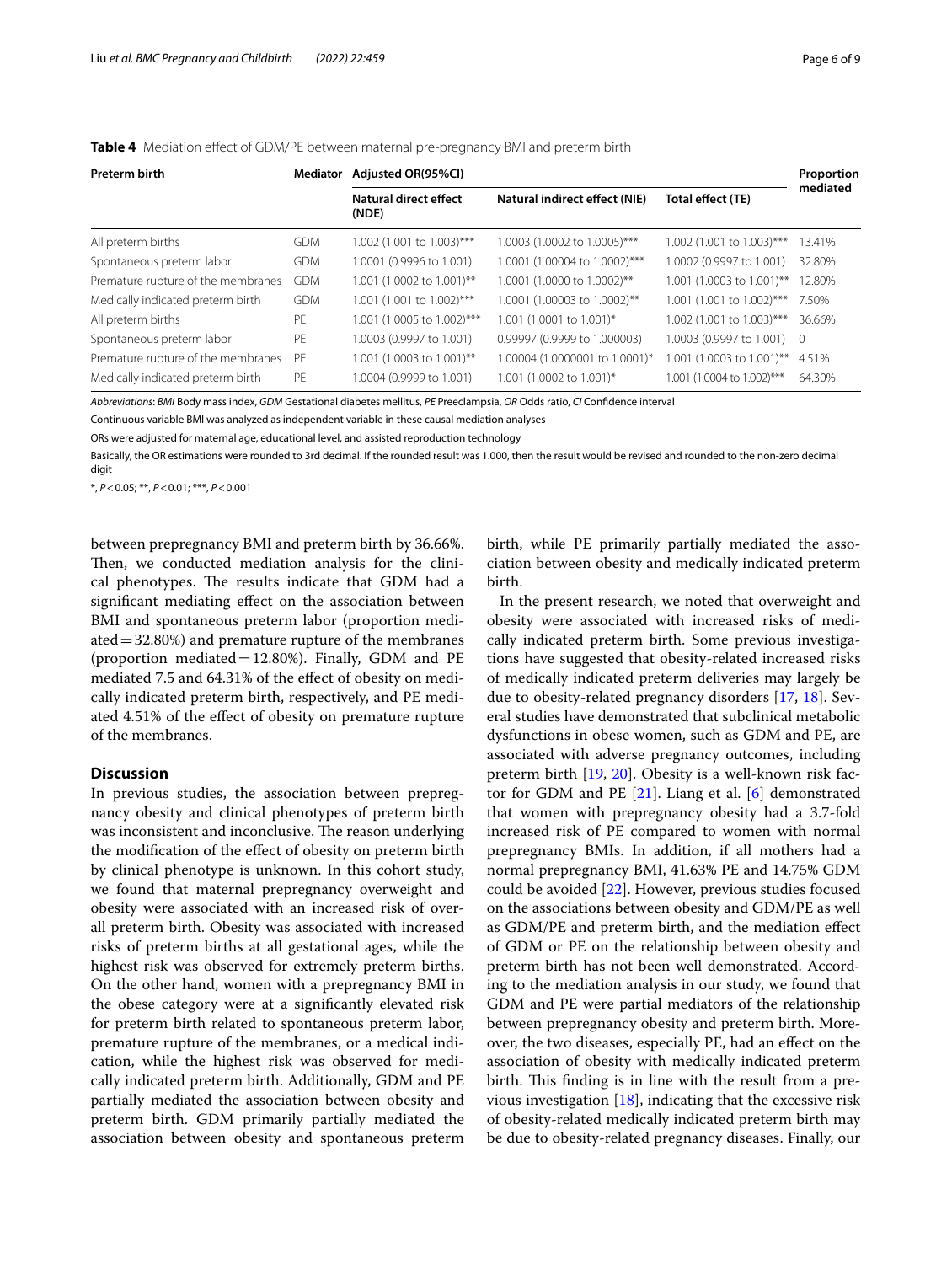results indicated that GDM principally partially mediated the association between obesity and spontaneous preterm birth.

With regard to spontaneous preterm birth, the results of previous studies have difered. Maternal overweight and obesity have been associated with increased, decreased, and neutral risks of preterm birth, and these associations have been debated in the literature. In our study, we found that maternal obesity was positively associated with spontaneous preterm labor and premature rupture of the membranes, while maternal overweight was positively associated with only premature rupture of the membranes. The mechanisms underlying the relationships between maternal obesity and adverse perinatal outcomes are complex. Although there is no unifying and defnite mechanism responsible for the spontaneous preterm births associated with maternal obesity, on the basis of the available data, infammation, endothelial dysfunction, insulin resistance, oxidative stress, and lipotoxicity seem to contribute to early placental and fetal dysfunction, which could further induce preterm birth. Pregravid obesity is associated with a systemic low-grade metabolic infammatory state and subclinical endotoxemia [\[23](#page-7-24)]. Infammation, which is related to both advanced maternal age and obesity, has been proposed as an important risk factor for preterm birth [\[24\]](#page-7-25). Spontaneous preterm births are associated with increased levels of infammatory proteins (cytokines), such as interleukin 6, interleukin 1β, and tumor necrosis factor (TNF)  $\alpha$  [[25](#page-7-26)]. These cytokines are associated with cervical ripening and preterm myometrial contractions. Previous studies found that maternal obesity was associated with infammatory upregulation through increased production of adipokines by adipose tissue  $[26]$ . An elevated inflammatory state may make obese women more prone to chorioamnionitis induced by subclinical infections such as genital and urinary tract infections, which may further enhance infammation and increase the risk of spontaneous preterm birth [\[18\]](#page-7-19). Anne et al. showed a higher frequency of histologic chorioamnionitis in spontaneous preterm labor and premature rupture of the membranes [[27\]](#page-8-1). Infammation and infection account for 25 to 40% of all preterm births with intact membranes and 20 to 30% of cases of preterm premature rupture of membranes [[28](#page-8-2)].

During pregnancy, obese women are more likely to have higher visceral fat mass, and increased visceral adipose mass is accompanied by decreased insulin sensitivity and elevated levels of glucose, which contribute to early placental and fetal dysfunction [\[29](#page-8-3)].

Consistent with the fndings of previous studies [\[18](#page-7-19), [30\]](#page-8-4), we found that the risks of overall and moderately preterm birth were higher among underweight women, but the association was not statistically signifcant. In our study, maternal underweight was associated with slightly increased risks of spontaneous preterm labor and preterm premature rupture of membranes but slightly decreased risks of medically indicated preterm birth. The mechanisms underlying the different associations between underweight and the phenotype of preterm birth are unknown. We proposed that underweight women were prone to malnutrition, which could induce maternal and placental dysfunction. On the other hand, underweight women had fewer pregnancy disorders leading to fewer medically indicated preterm births.

To our knowledge, this is the frst study conducted with BiCoS dataset. The strengths of our study include its large size, which allowed us to study the risks of preterm births by gestational age and clinical phenotype. Information on BMI was based on measured heights and weights, which is an advantage because self-reported weight is usually underestimated and self-reported height is usually overestimated. We measured height and weight at the first perinatal visit  $(6-8+6)$  gestational weeks) during which women have little change in their weight. Most importantly, we are the frst to study the mediation efect of GDM or PE on the relationship between maternal prepregnancy BMI and preterm birth phenotype.

Although some confounding factors were controlled, alcohol consumption and maternal smoking were not adjusted because only 10 women in our data reported a history of alcohol consumption and smoking. Therefore, we did not adjust for those two variables.

However, there are a number of potential limitations of our study. First, we acknowledge that although we had a large cohort, the number of subjects was small in the obese category when we stratifed preterm birth by gestational age and clinical phenotype. We were also unable to stratify the clinical phenotypes of preterm birth by gestational age. Similarly, when we conducted the mediation analysis, the sample size of each subgroup was limited. Additionally, although we attempted to adjust for potential confounding variables, we did not have information on variables such as other pre-existing medical conditions and previous history of preterm birth.

## **Conclusions**

In conclusion, our study notes that maternal prepregnancy obesity is an independent risk factor for all phenotypes of preterm birth. In addition, we conclude that GDM and PE partially mediate the association between prepregnancy obesity and preterm birth. Our fndings support the potential importance of interventions to reduce prepregnancy obesity (such as reasonable diet and regular exercise) as an important strategy to reduce obesity-related pregnancy diseases and premature births.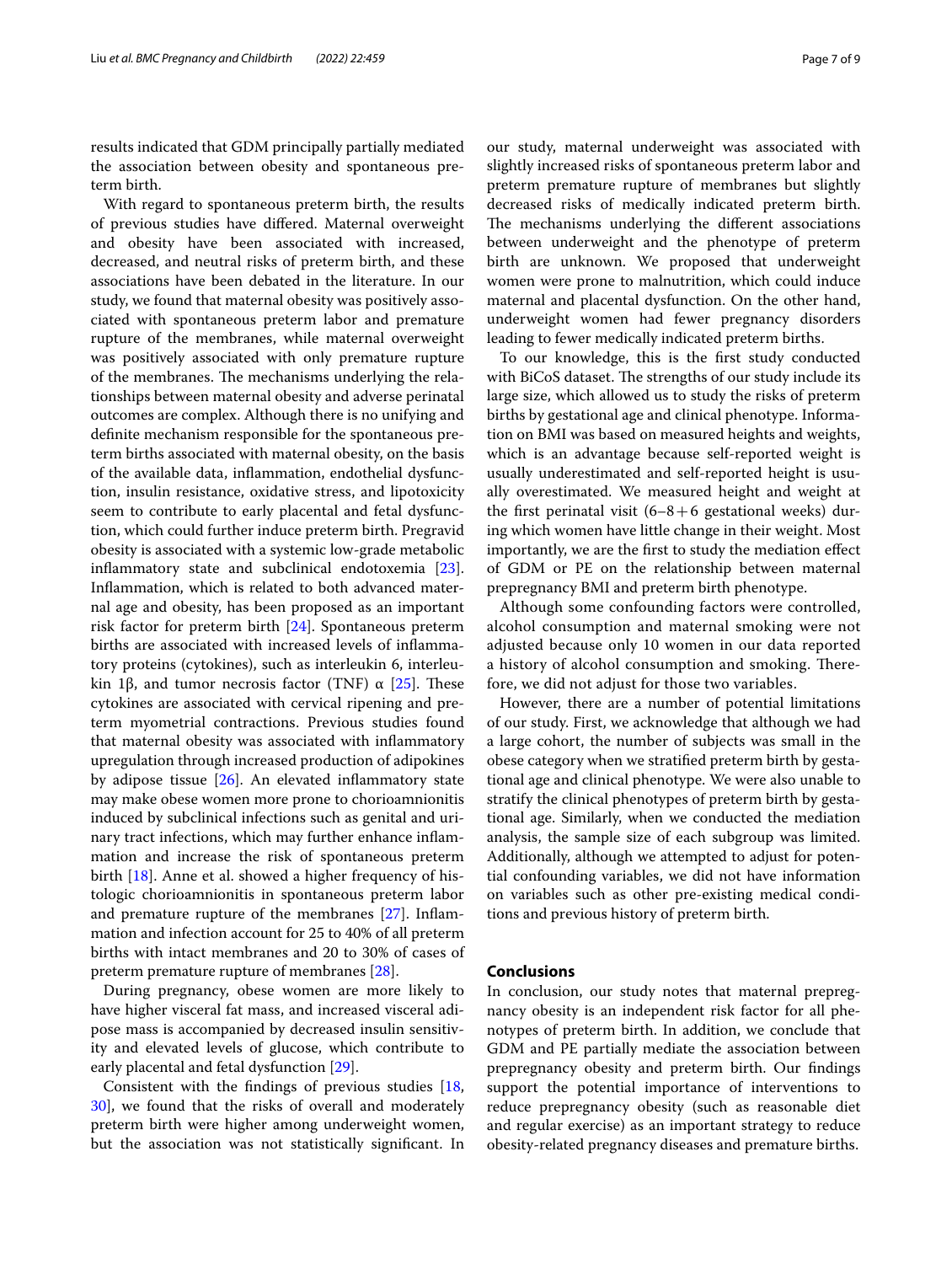#### **Abbreviations**

BMI: Body mass index (BMI); BiCoS: Birth Cohort in Shenzhen; CI: Confdence interval; GDM: Gestational diabetes mellitus; NDE: Natural direct efect; NIE: Natural indirect efect; OR: Odds ratio; RR: Relative risk; SD: Standard deviation; PE: Preeclampsia.

#### **Supplementary Information**

The online version contains supplementary material available at [https://doi.](https://doi.org/10.1186/s12884-022-04780-2) [org/10.1186/s12884-022-04780-2](https://doi.org/10.1186/s12884-022-04780-2).

<span id="page-7-16"></span>**Additional fle 1: Table S1.** Maternal Pre-pregnancy BMI and Risks of Clinical Phenotypes of Preterm Birth without GDM/PE.

<span id="page-7-17"></span>**Additional fle 2: Table S2.** The relative risks of preterm birth with or without GDM/PE.

**Additional fle 3: Table S3.** Distribution characteristics of GDM/PE in Different BMI Groups between Preterm Birth.

#### **Acknowledgments**

We acknowledge the contributions of obstetric professional research assistants and obstetric doctors of our cohort study center.

#### **Authors' contributions**

KL: Conceptualization, Formal analysis, Writing-Original Draft; YC: Investigation, Data Curation; JT: Investigation; AY: Investigation; JN and LW: Conceptualization, Supervision, Project administration, Reviewing the manuscript. JN and LW contributed equally as corresponding authors. All authors have read and approved the manuscript.

#### **Funding**

This study was supported by National Natural Science Foundation of China (81830041, 81771611) and Shen Zhen Science and Technology Innovation Committee Special Funding for Future Industry (JCYJ20170412140326739).

#### **Availability of data and materials**

The datasets used and analysed during the current study are available from the corresponding author on reasonable request.

#### **Declarations**

### **Ethics approval and consent to participate**

BiCoS was approved by the ethics committee of Shenzhen Maternity & Child Healthcare Hospital of Southern Medical University, Guangdong, China (Approval number: Shenzhen Maternal and Child Ethics Review [2017] No. 23). All participants had written consent before recruit in this study. All methods were carried out in accordance with relevant guidelines and regulations.

#### **Consent for publication**

Not applicable.

#### **Competing interests**

All authors report no confict of interest.

Received: 26 July 2021 Accepted: 16 May 2022 Published online: 01 June 2022

#### **References**

- <span id="page-7-0"></span>1. Chawanpaiboon S, Vogel JP, Moller AB, Lumbiganon P, Petzold M, Hogan D, et al. Global, regional, and national estimates of levels of preterm birth in 2014: a systematic review and modelling analysis. Lancet Glob Health. 2019;7(1):e37–46.
- <span id="page-7-1"></span>2. Jing S, Chen C, Gan Y, Vogel J, Zhang J. Incidence and trend of preterm birth in China, 1990-2016: a systematic review and meta-analysis. BMJ Open. 2020;10(12):e039303.
- <span id="page-7-2"></span>3. Liu L, Oza S, Hogan D, Chu Y, Perin J, Zhu J, et al. Global, regional, and national causes of under-5 mortality in 2000-15: an updated systematic

analysis with implications for the sustainable development goals. Lancet (London, England). 2016;388(10063):3027–35.

- <span id="page-7-3"></span>4. He C, Liu L, Chu Y, Perin J, Dai L, Li X, et al. National and subnational all-cause and cause-specifc child mortality in China, 1996-2015: a systematic analysis with implications for the sustainable development goals. Lancet Glob Health. 2017;5(2):e186–97.
- <span id="page-7-4"></span>5. Papachatzi E, Paparrodopoulos S, Papadopoulos V, Dimitriou G, Vantarakis A. Pre-pregnancy maternal obesity in Greece: a case-control analysis. Early Hum Dev. 2016;93:57–61.
- <span id="page-7-5"></span>6. Liang CC, Chao M, Chang SD, Chiu SY. Impact of prepregnancy body mass index on pregnancy outcomes, incidence of urinary incontinence and quality of life during pregnancy - an observational cohort study. Biom J. 2020;43(6):476–83.
- <span id="page-7-6"></span>7. Choi SK, Park IY, Shin JC. The effects of pre-pregnancy body mass index and gestational weight gain on perinatal outcomes in Korean women: a retrospective cohort study. Reprod Biol Endocrinol. 2011;9:6.
- <span id="page-7-7"></span>8. Pigatti Silva F, Souza RT, Cecatti JG, Passini R Jr, Tedesco RP, Lajos GJ, et al. Role of body mass index and gestational weight gain on preterm birth and adverse perinatal outcomes. Sci Rep. 2019;9(1):13093.
- <span id="page-7-8"></span>9. Wei YM, Yang HX, Zhu WW, Liu XY, Meng WY, Wang YQ, et al. Risk of adverse pregnancy outcomes stratifed for pre-pregnancy body mass index. J Matern Fetal Neonatal Med. 2016;29(13):2205–9.
- <span id="page-7-9"></span>10. Khatibi A, Brantsaeter AL, Sengpiel V, Kacerovsky M, Magnus P, Morken NH, et al. Prepregnancy maternal body mass index and preterm delivery. Am J Obstet Gynecol. 2012;207(3):212.e211–7.
- <span id="page-7-10"></span>11. Obesity: preventing and managing the global epidemic. Report of a WHO consultation. World Health Organization technical report series 2000, 894:i-xii, 1–253.
- <span id="page-7-11"></span>12. Tucker J, McGuire W. Epidemiology of preterm birth. BMJ (Clinical research ed). 2004;329(7467):675–8.
- <span id="page-7-12"></span>13. Savitz DA, Blackmore CA, Thorp JM. Epidemiologic characteristics of preterm delivery: etiologic heterogeneity. Am J Obstet Gynecol. 1991;164(2):467–71.
- <span id="page-7-13"></span>14. Hypertension in pregnancy. Report of the American College of Obstetricians and Gynecologists' task force on hypertension in pregnancy. Obstet Gynecol. 2013;122(5):1122–31.
- <span id="page-7-14"></span>15. Metzger BE, Lowe LP, Dyer AR, Trimble ER, Chaovarindr U, Coustan DR, et al. Hyperglycemia and adverse pregnancy outcomes. N Engl J Med. 2008;358(19):1991–2002.
- <span id="page-7-15"></span>16. (2) Classifcation and diagnosis of diabetes. Diabetes Care 2015, 38 Suppl:S8-s16.
- <span id="page-7-18"></span>17. Hendler I, Goldenberg RL, Mercer BM, Iams JD, Meis PJ, Moawad AH, et al. The preterm prediction study: association between maternal body mass index and spontaneous and indicated preterm birth. Am J Obstet Gynecol. 2005;192(3):882–6.
- <span id="page-7-19"></span>18. Cnattingius S, Villamor E, Johansson S, Edstedt Bonamy AK, Persson M, Wikström AK, et al. Maternal obesity and risk of preterm delivery. JAMA. 2013;309(22):2362–70.
- <span id="page-7-20"></span>19. Catalano PM, Shankar K. Obesity and pregnancy: mechanisms of short term and long term adverse consequences for mother and child. BMJ (Clinical research ed). 2017;356:j1.
- <span id="page-7-21"></span>20. Chen CN, Chen HS, Hsu HC. Maternal Prepregnancy body mass index, gestational weight gain, and risk of adverse perinatal outcomes in Taiwan: a population-based birth cohort study. Int J Environ Res Public Health. 2020;17:4.
- <span id="page-7-22"></span>21. Institute of M, National Research Council Committee to Reexamine IOMPWG. The National Academies Collection: reports funded by National Institutes of Health. In: Rasmussen KM, Yaktine AL, editors. Weight gain during pregnancy: reexamining the guidelines. Washington (DC): National Academies Press (US) Copyright © 2009, National Academy of Sciences; 2009.
- <span id="page-7-23"></span>22. Shaukat S, Nur U. Effect of prepregnancy maternal BMI on adverse pregnancy and neonatal outcomes: results from a retrospective cohort study of a multiethnic population in Qatar. BMJ Open. 2019;9(9):e029757.
- <span id="page-7-24"></span>23. Basu S, Haghiac M, Surace P, Challier JC, Guerre-Millo M, Singh K, et al. Pregravid obesity associates with increased maternal endotoxemia and metabolic infammation. Obesity (Silver Spring, Md). 2011;19(3):476–82.
- <span id="page-7-25"></span>24. Cappelletti M, Della Bella S, Ferrazzi E, Mavilio D, Divanovic S. Infammation and preterm birth. J Leukoc Biol. 2016;99(1):67–78.
- <span id="page-7-26"></span>25. Romero R, Espinoza J, Kusanovic JP, Gotsch F, Hassan S, Erez O, et al. The preterm parturition syndrome. BJOG. 2006;3(Suppl 3):17–42.